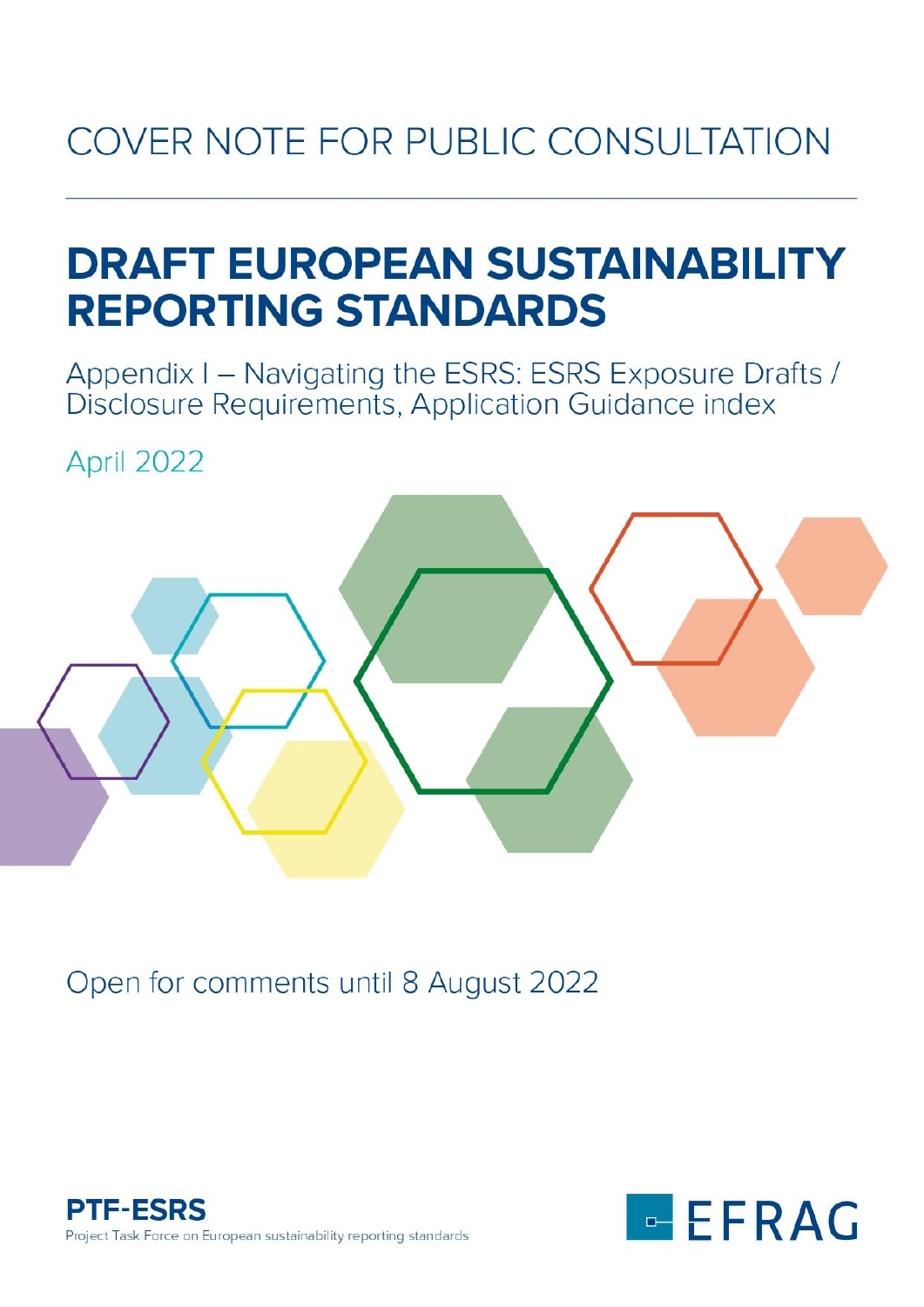# **EFRAG Public consultation on ESRS Exposure Drafts**

## **Appendix I – Navigating the ESRS: ESRS index (mapping of ESRS / Disclosure Requirements / Application guidance)**

- 1. A number of adjustments have been made to the working papers made available by EFRAG over the course of January to March 2022, based on the continuous work performed by the PTF-ESRS. Some of the working papers have been totally of partially reallocated to other drafts. The list of ESRS Exposure drafts is shown in Table 1 below.
- 2. Table 2 gives an overview of the total number of Disclosure Requirements included in all 13 ESRS Exposure Drafts included in set 1. It also shows (i) how many of each Exposure Draft's Disclosure Requirement addresses a SFDR Principle Adverse Impact (PAI) indicator and (ii) how many SFDR PAI indicators are addressed by a given Exposure Draft.
- 3. Also, the numbering of the disclosure requirements has been refined to ease their identification and navigation throughout the ESRS. The numbering convention is as follows: DR + number of the ESRS + rank of the DR in the ESRS. On that basis, the second disclosure requirement in ESRS E1 (DR E1-2) cannot be confused with the second disclosure requirement in any other ESRS. Revised numbering of all disclosure requirements throughout all draft ESRS are presented in table 3 below.
- 4. Reallocations from working papers to Exposure Drafts are highlighted in the table 4 below.

## **Table 1 – ESRS Exposure Drafts index**

## **Cross-cutting Exposure Drafts** ESRS 1 General principles

ESRS 2 General, strategy, governance and materiality assessment

#### **Topical standards - Environment**

- ESRS E1 Climate change
- ESRS E2 Pollution
- ESRS E3 Water and marine resources
- ESRS E4 Biodiversity
- ESRS E5 Resource use and circular economy

### **Topical standards - Social**

- ESRS S1 Own workforce
- ESRS S2 Workers in the value chain
- ESRS S3 Affected communities
- ESRS S4 Consumers & end-users

### **Topical standards - Governance**

- ESRS G1 Governance, risk management and internal control
- ESRS G2 Business conduct

*EFRAG Public consultation on draft ESRS Appendix I – Navigating the ESRS*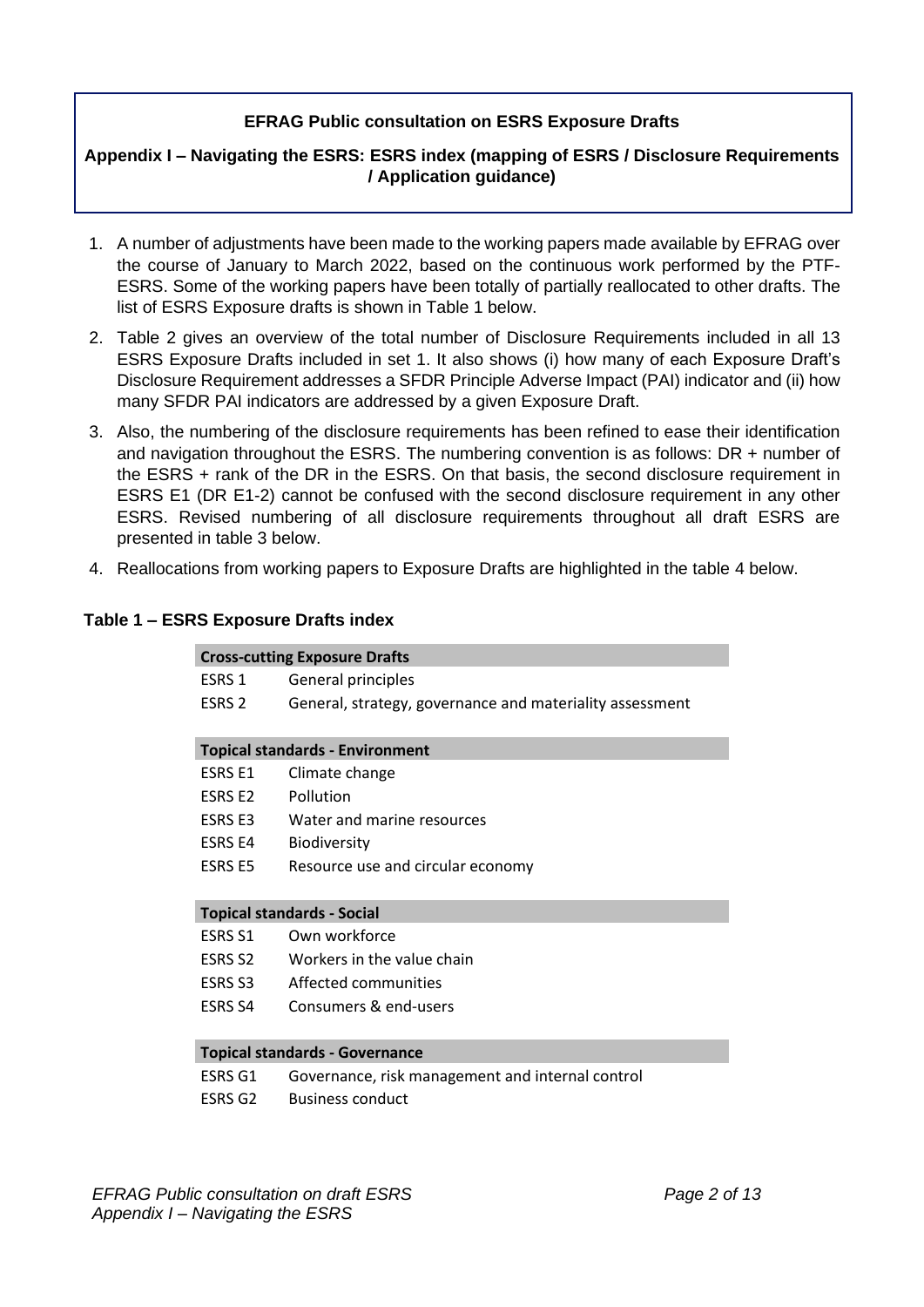**Table 2 – Overview of ESRS Exposure Drafts and SFDR Principal Adverse Impacts indicators**

|                                                                      | <b>Total number of</b><br>DR per ED | <b>Number of DR</b><br>covering SFDR PAI<br>indicators | <b>Number of</b><br><b>SFDR PAI</b><br>indicators<br>covered per ED |
|----------------------------------------------------------------------|-------------------------------------|--------------------------------------------------------|---------------------------------------------------------------------|
| <b>ESRS 1 - General principles</b>                                   | 0                                   | 0                                                      | 0                                                                   |
| ESRS 2 - General, strategy, governance and<br>materiality assessment | 22                                  | 4                                                      | 12                                                                  |
| <b>Total General</b>                                                 | 22                                  | 4                                                      | 12                                                                  |
| <b>ESRS E1 - Climate change</b>                                      | 17                                  | 8                                                      | $\overline{7}$                                                      |
| <b>ESRS E2 - Pollution</b>                                           | $\overline{7}$                      | $\mathbf{1}$                                           | 3                                                                   |
| <b>ESRS E3 - Water and marine resources</b>                          | $\overline{7}$                      | 4                                                      | 3                                                                   |
| <b>ESRS E4 - Biodiversity and ecosystems</b>                         | 10                                  | 0                                                      | 0                                                                   |
| <b>ESRS E5 - Resource use and circular</b><br>economy                | 9                                   | $\mathbf{1}$                                           | $\overline{2}$                                                      |
| <b>Total Environment</b>                                             | 51                                  | 14                                                     | 15                                                                  |
| <b>ESRS S1 - Own workforce</b>                                       | 26                                  | 6                                                      | 12                                                                  |
| <b>ESRS S2 - Workers in the value chain</b>                          | 6                                   | $\mathbf{1}$                                           | 5                                                                   |
| <b>ESRS S3 - Affected Communities</b>                                | 6                                   | $\mathbf{1}$                                           | 5                                                                   |
| <b>ESRS S4 - Consumers and end-users</b>                             | 6                                   | $\mathbf{1}$                                           | 5                                                                   |
| <b>Total Social</b>                                                  | 44                                  | 9                                                      | $27^{(1)}$                                                          |
| <b>ESRS G1</b>                                                       | 10                                  | $\mathbf{1}$                                           | $\mathbf{1}$                                                        |
| <b>ESRS G2</b>                                                       | 10                                  | $\overline{2}$                                         | $\overline{7}$                                                      |
| <b>Total Governance</b>                                              | 20                                  | 3                                                      | 8                                                                   |
| <b>Total</b>                                                         | 137                                 | 30                                                     | $62^{(1)}$                                                          |

(1) Because of the way the social ESRS Exposure Drafts are built (covering the whole value chain in four segments), some of the SFDR Principal Adverse Impacts indicators are individually covered by all four social ESRS Exposure Drafts. Thus, showing a total of 62 SFDR PAI indicators being covered, when there are 50 of them in total. Detailed coverage of SFDR PAI indicators by all ESRS Exposure Drafts and related Disclosure Requirements can be found in Appendix III.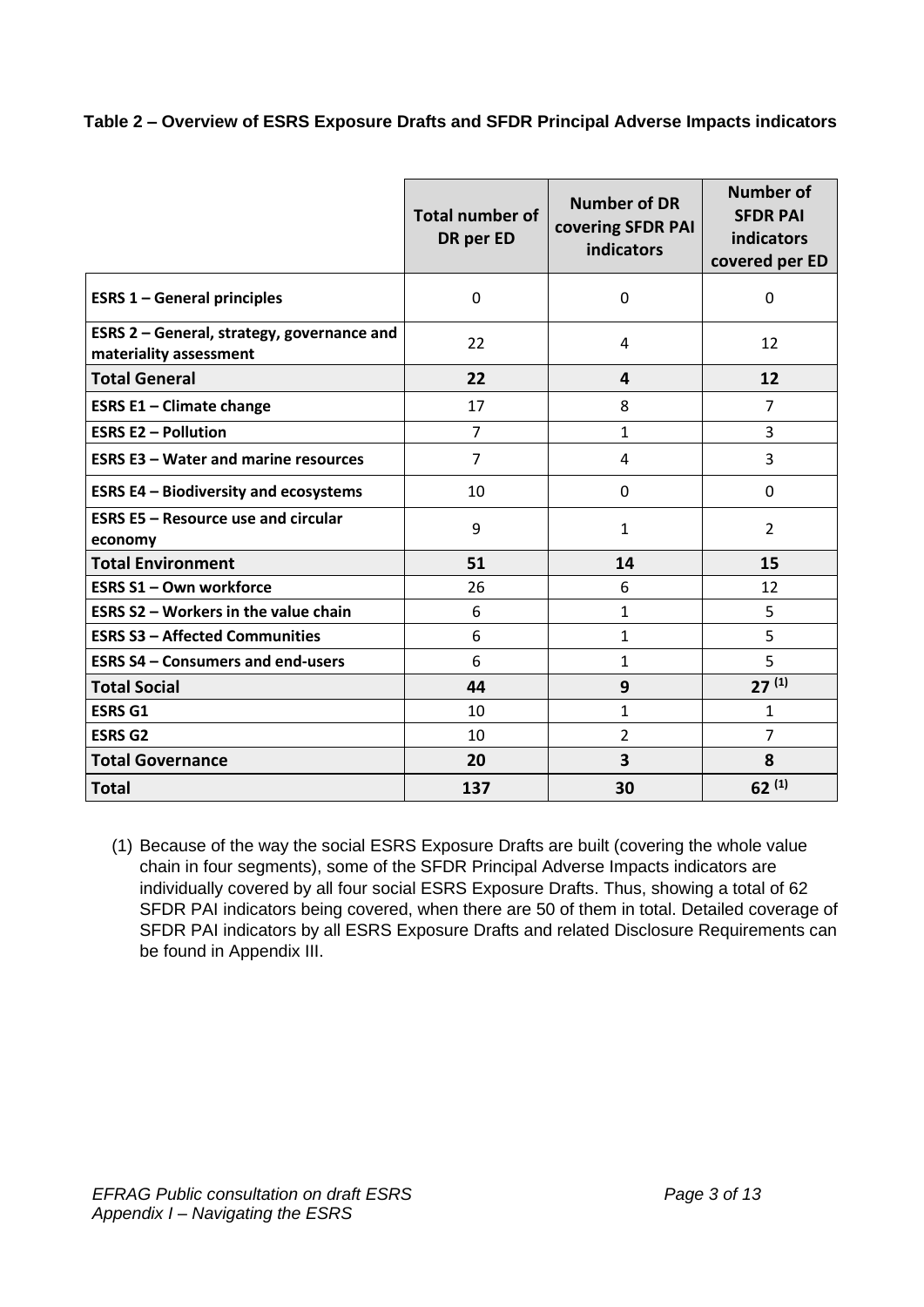# **Table 3 – Disclosure Requirements and application guidance index by ESRS Exposure draft**

| <b>ESRS 1 - General principles Disclosure principles</b>                                                                                         | <b>Corresponding Application Guidance</b> |
|--------------------------------------------------------------------------------------------------------------------------------------------------|-------------------------------------------|
| <b>DP 1-1</b> – On policies adopted to manage material sustainability<br>matters                                                                 | AG 1 to AG 9                              |
| <b>DP 1-2</b> – On targets, progress and tracking effectiveness                                                                                  | AG 10 to AG 18                            |
| DP 1-3 – Actions, action plans and resources in relation to policies<br>and targets                                                              | AG 19 to AG 26                            |
| 6.2 Structure of the sustainability statements<br>Presentation of disclosures required by sector-agnostic ESRS                                   | AG 27 to AG 35                            |
| 6.2 Structure of the sustainability statements<br>Presentation of disclosures required by sector-specific ESRS                                   | AG 36                                     |
| 6.2 Structure of the sustainability statements<br>Presentation of entity-specific disclosures required by ESRS                                   | AG 37                                     |
| 6.2 Structure of the sustainability statements<br>Presentation of the disclosures pursuant to article 8 of the<br>Taxonomy regulation (2020/852) | AG 38                                     |

| <b>ESRS 2 - General, strategy, governance and materiality</b><br>assessment Disclosure Requirements | <b>Corresponding Application Guidance,</b><br>including when hosted in separate<br>standards |
|-----------------------------------------------------------------------------------------------------|----------------------------------------------------------------------------------------------|
| <b>DR 2-GR 1</b> - General characteristics of the sustainability reporting of<br>the undertaking    | AG <sub>1</sub>                                                                              |
| <b>DR 2-GR 2 – Sector(s) of activity</b>                                                            | AG 2 to AG 12                                                                                |
| DR 2-GR 3 - Key features of the value chain                                                         | AG 13 to AG 16                                                                               |
| DR 2-GR 4 - Key drivers of the value creation                                                       | AG 17 to AG 21                                                                               |
| <b>DR 2-GR 5</b> – Using approximations on the disclosure on boundaries<br>and value chain          | N/A                                                                                          |
| <b>DR 2-GR 6</b> – Disclosing on significant estimation uncertainty                                 | N/A                                                                                          |
| DR 2-GR 7 - Changes in preparation and presentation                                                 | N/A                                                                                          |
| <b>DR 2-GR 8 - Prior period errors</b>                                                              | N/A                                                                                          |
| <b>DR 2-GR 9</b> – On other sustainability reporting frameworks                                     | N/A                                                                                          |
| DR 2-GR 10 - General statement of compliance                                                        | AG 22 to AG 23                                                                               |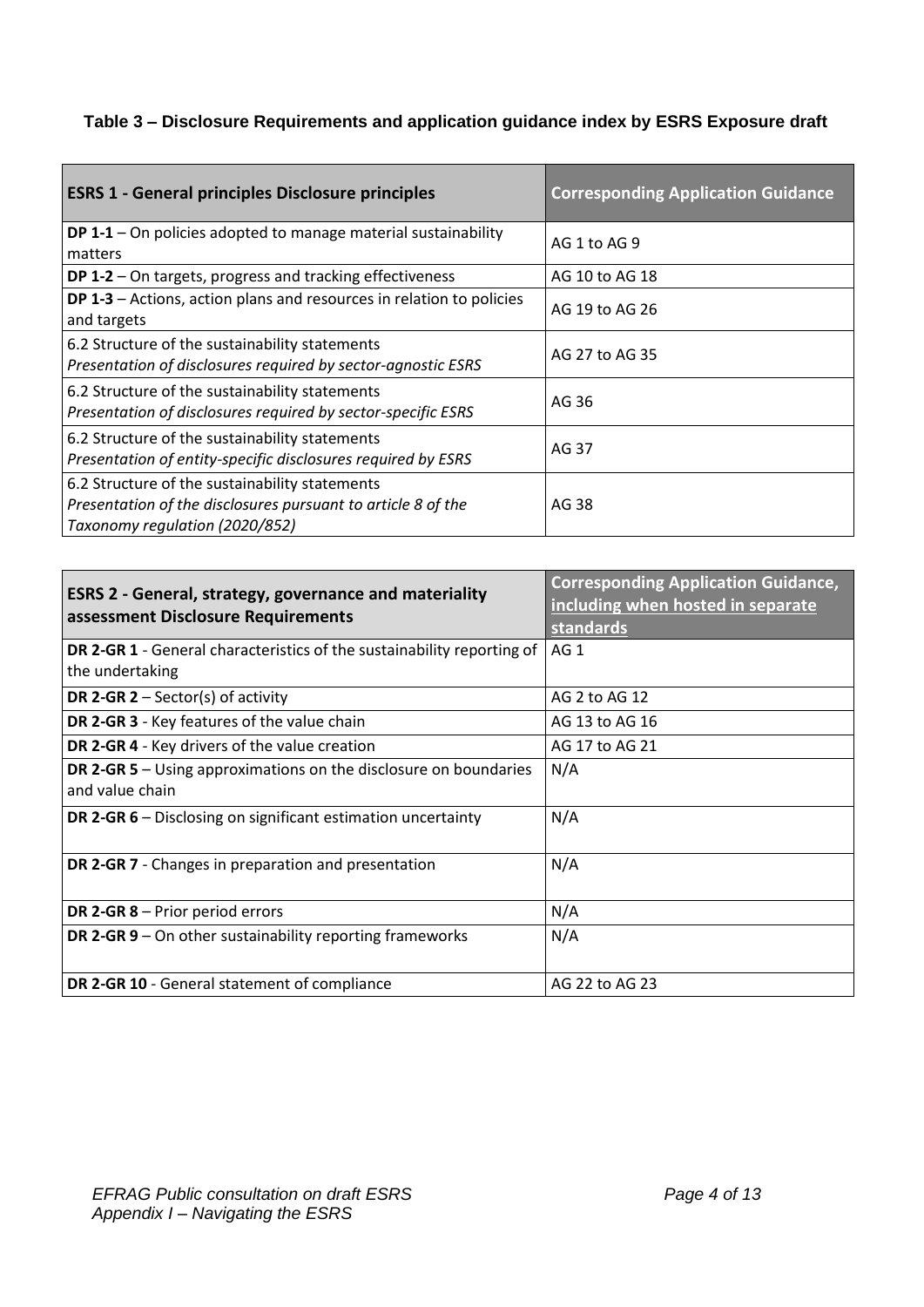| DR 2-SBM 1 - Overview of strategy and business model               | AG 24 to AG 28                |
|--------------------------------------------------------------------|-------------------------------|
| DR 2-SBM 2 - Views, interests and expectations of stakeholders     | AG 29 to AG 31                |
|                                                                    | ESRS S1: AG 2 to AG 4         |
|                                                                    | <b>ESRS S2: AG 3 to AG 5</b>  |
|                                                                    | ESRS S3: AG 3 to AG 5         |
|                                                                    | <b>ESRS S4: AG 3 to AG 5</b>  |
|                                                                    |                               |
| DR 2-SBM 3 - Interaction of impacts                                | AG 32 to AG 33                |
|                                                                    | ESRS E5: AG 1 to AG 4         |
|                                                                    | <b>ESRS S1: AG 5</b>          |
|                                                                    | <b>ESRS S2: AG 6</b>          |
|                                                                    | <b>ESRS S3: AG 6</b>          |
|                                                                    | <b>ESRS S4: AG 6</b>          |
|                                                                    |                               |
| DR 2-SBM 4 – Interaction of risks and opportunities and the        | AG 34 to AG 35                |
| undertaking's strategy and business model                          | <b>ESRS E1: AG 7</b>          |
|                                                                    | ESRS E2: AG 1 to AG 4         |
|                                                                    | <b>ESRS E4: AG 7 to AG 9</b>  |
|                                                                    | <b>ESRS E5: AG 1 to AG 4</b>  |
|                                                                    | ESRS S1: AG 6 to AG 104       |
|                                                                    | <b>ESRS S2: AG 7 to AG 8</b>  |
|                                                                    | ESRS S3: AG 7 to AG 8         |
|                                                                    | <b>ESRS S4: AG 7 to AG 8</b>  |
| DR 2-GOV 1 - Roles and responsibilities of governance bodies       | AG 36 to AG 43                |
|                                                                    | <b>ESRS G2: AG 3</b>          |
| DR 2-GOV 2 - Information of administrative, management and         | AG 44 to AG 45                |
| supervisory bodies about sustainability matters                    | <b>ESRS G2: AG 3</b>          |
| DR 2-GOV 3 - Sustainability matters addressed by the undertaking's | AG 46 to AG 49                |
| administrative, management and supervisory bodies                  | <b>ESRS G2: AG 3</b>          |
| DR 2-GOV 4 - Integration of sustainability strategies and          | AG 50 to AG 54                |
| performance in incentive schemes                                   | <b>ESRS E1: AG 8 to AG 13</b> |
| DR 2-GOV 5 - Statement on due diligence                            | AG 55                         |
| DR 2-IRO 1 - Description of the processes to identify material     | AG 56 to AG 72                |
| sustainability impacts, risks and opportunities                    | ESRS E1: AG 14 to AG 22       |
|                                                                    | <b>ESRS E2: AG 5 to AG 8</b>  |
|                                                                    | ESRS E3: AG 1 to AG 13        |
|                                                                    | ESRS E4: AG 10 to AG 30       |
|                                                                    | <b>ESRS E5: AG 5 to AG 9</b>  |
|                                                                    | <b>ESRS G2: AG 4</b>          |
|                                                                    |                               |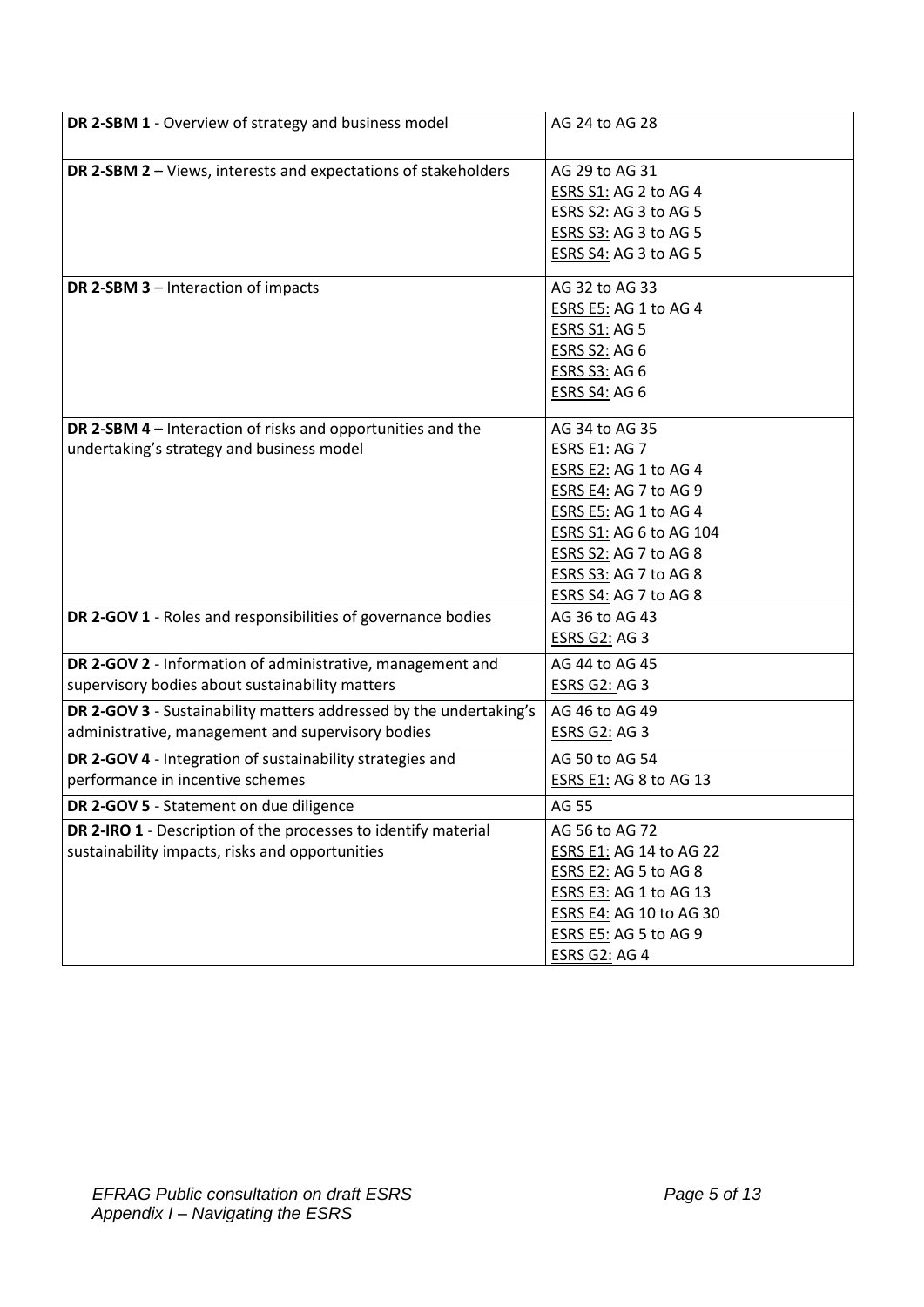| DR 2-IRO 2 - Outcome of the undertaking's assessment of material     | AG 73 to AG 77          |
|----------------------------------------------------------------------|-------------------------|
| sustainability impacts, risks and opportunities as identified by     | ESRS E1: AG 14 to AG 22 |
| reference to and in compliance with sector-agnostic and sector-      | ESRS E2: AG 5 to AG 8   |
| specific level ESRS                                                  | ESRS E3: AG 1 to AG 13  |
|                                                                      | ESRS E5: AG 5 to AG 9   |
|                                                                      | ESRS S1: AG 8 to AG 104 |
|                                                                      | ESRS S2: AG 9 to AG 70  |
|                                                                      | ESRS S3: AG 9 to AG 12  |
|                                                                      | ESRS S4: AG 9 to AG 12  |
|                                                                      |                         |
| DR 2-IRO 3 - Outcome of the undertaking's assessment of material     | AG 78 to AG 79          |
| sustainability impacts, risks and opportunities that are not covered | ESRS E3: AG 1 to AG 13  |
| by an ESRS (entity-specific level)                                   | ESRS E5: AG 5 to AG 9   |
|                                                                      | ESRS S1: AG 8 to AG 104 |
|                                                                      | ESRS S2: AG 9 to AG 70  |
|                                                                      | ESRS S3: AG 9 to AG 12  |
|                                                                      | ESRS S4: AG 9 to AG 12  |
|                                                                      |                         |

| <b>ESRS E1- Climate change Disclosure Requirements</b>                                      | <b>Corresponding Application Guidance</b>          |
|---------------------------------------------------------------------------------------------|----------------------------------------------------|
| <b>DR E1-1-</b> Transition plan for climate change mitigation                               | AG 1 to AG 6                                       |
| <b>DR E1-2</b> - Policies implemented to manage climate change<br>mitigation and adaptation | AG 23 to AG 26                                     |
| <b>DR E1-3</b> - Measurable targets for climate change mitigation and<br>adaptation         | AG 27 to AG 31                                     |
| <b>DR E1-4</b> – Climate change mitigation and adaptation action plans<br>and resources     | AG 32 to AG 35                                     |
| <b>DR E1-5</b> - Energy consumption & mix                                                   | AG 36 to AG 39                                     |
| DR E1-6 - Energy intensity per net turnover                                                 | AG 40 to AG 42                                     |
| DR E1-7 - Scope 1 GHG emissions                                                             | AG 43 to AG 46                                     |
| DR E1-8 - Scope 2 GHG emissions                                                             | AG 43 to AG 44<br>AG 47                            |
| DR E1-9 - Scope 3 GHG emissions                                                             | AG 43 to AG 44<br>AG 48<br>AG 51                   |
| <b>DR E1-10 - Total GHG emissions</b>                                                       | AG 43 to AG 44<br>AG 49 to AG 50<br>AG 52 to AG 54 |
| DR E1-11 - GHG intensity per net turnover                                                   | AG 55 to AG 57                                     |
| DR E1-12 - GHG removals in own operations and the value chain                               | AG 58 to AG 62                                     |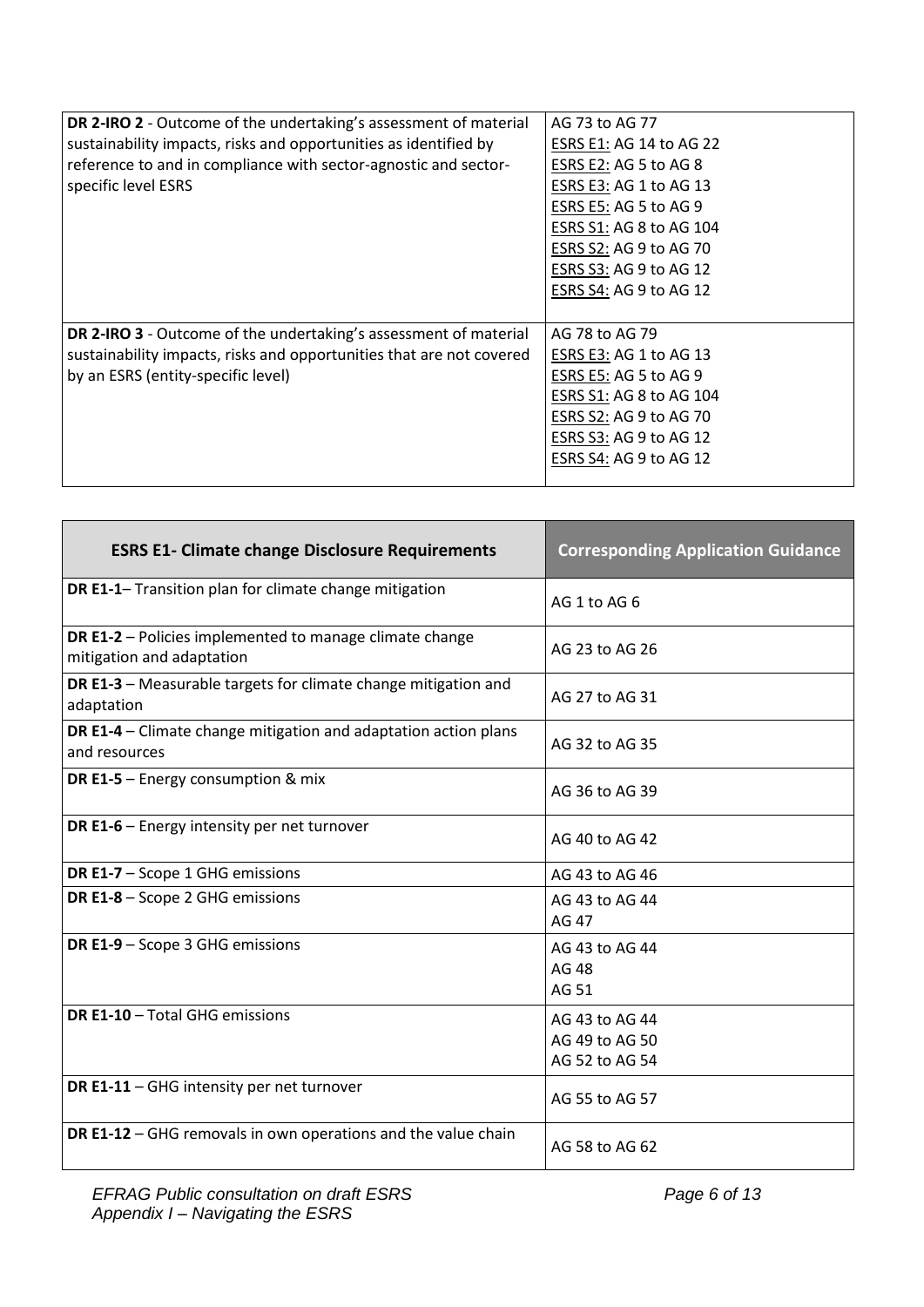| <b>Optional DR E1-13</b> - GHG mitigation projects financed through<br>carbon credits            | AG 63 to AG 66 |
|--------------------------------------------------------------------------------------------------|----------------|
| <b>Optional DR E1-14</b> – Avoided GHG emissions from products and<br>services                   | AG 67 to AG 69 |
| Taxonomy DR - Taxonomy Regulation for climate change mitigation<br>and climate change adaptation | N/A            |
| <b>DR E1-15</b> – Potential financial effects from material physical risks                       | AG 70 to AG 78 |
| Disclosure Requirement E1-16 - Potential financial effects from<br>material transition risks     | AG 79 to AG 90 |
| Disclosure Requirement E1-17 - Potential financial effects from<br>climate-related opportunities | AG 91 to AG 92 |

| <b>ESRS E2 - Pollution Disclosure Requirements</b>                                                                        | <b>Corresponding Application Guidance</b> |
|---------------------------------------------------------------------------------------------------------------------------|-------------------------------------------|
| <b>DR E2-1</b> – Policies implemented to prevent and control pollution                                                    | N/A                                       |
| <b>DR E2-2</b> – Measurable targets for pollution                                                                         | AG 9 to AG 10                             |
| <b>DR E2-3</b> – Pollution action plans and resources                                                                     | AG 11 to AG 12                            |
| <b>DR E2-4</b> – Pollution of air, water and soil                                                                         | AG 13 to AG 22                            |
| <b>DR E2-5</b> - Substances of concern and most harmful substances                                                        | AG 23                                     |
| <b>DR E2-6</b> – Pollution-related incidents and deposits impacts and<br>risks, and financial exposure to the undertaking | AG 24 to AG 25                            |
| <b>DR E2-7</b> - Potential financial effects from pollution-related impacts,<br>risks and opportunities                   | N/A                                       |

| <b>ESRS E3 - Water and marine resources Disclosure</b><br><b>Requirements</b>                                            | <b>Corresponding Application Guidance</b> |
|--------------------------------------------------------------------------------------------------------------------------|-------------------------------------------|
| Dr E3-1 - Policies implemented to manage water and marine<br>resources                                                   | AG 14 to AG 15                            |
| <b>DR E3-2</b> – Measurable targets for water and marine resources                                                       | AG 16 to AG 19                            |
| <b>DR E3-3</b> – Water and marine resources action plans and resources                                                   | AG 20 to AG 23                            |
| DR E3-4 - Water management performance                                                                                   | AG 24 to AG 30                            |
| <b>DR E3-5</b> - Water intensity performance                                                                             | AG 31 to AG 33                            |
| <b>DR E3-6</b> - Marine resources-related performance                                                                    | AG 34 to AG 36                            |
| <b>DR E3-7 - Potential financial effects from water and marine</b><br>resources-related impacts, risks and opportunities | N/A                                       |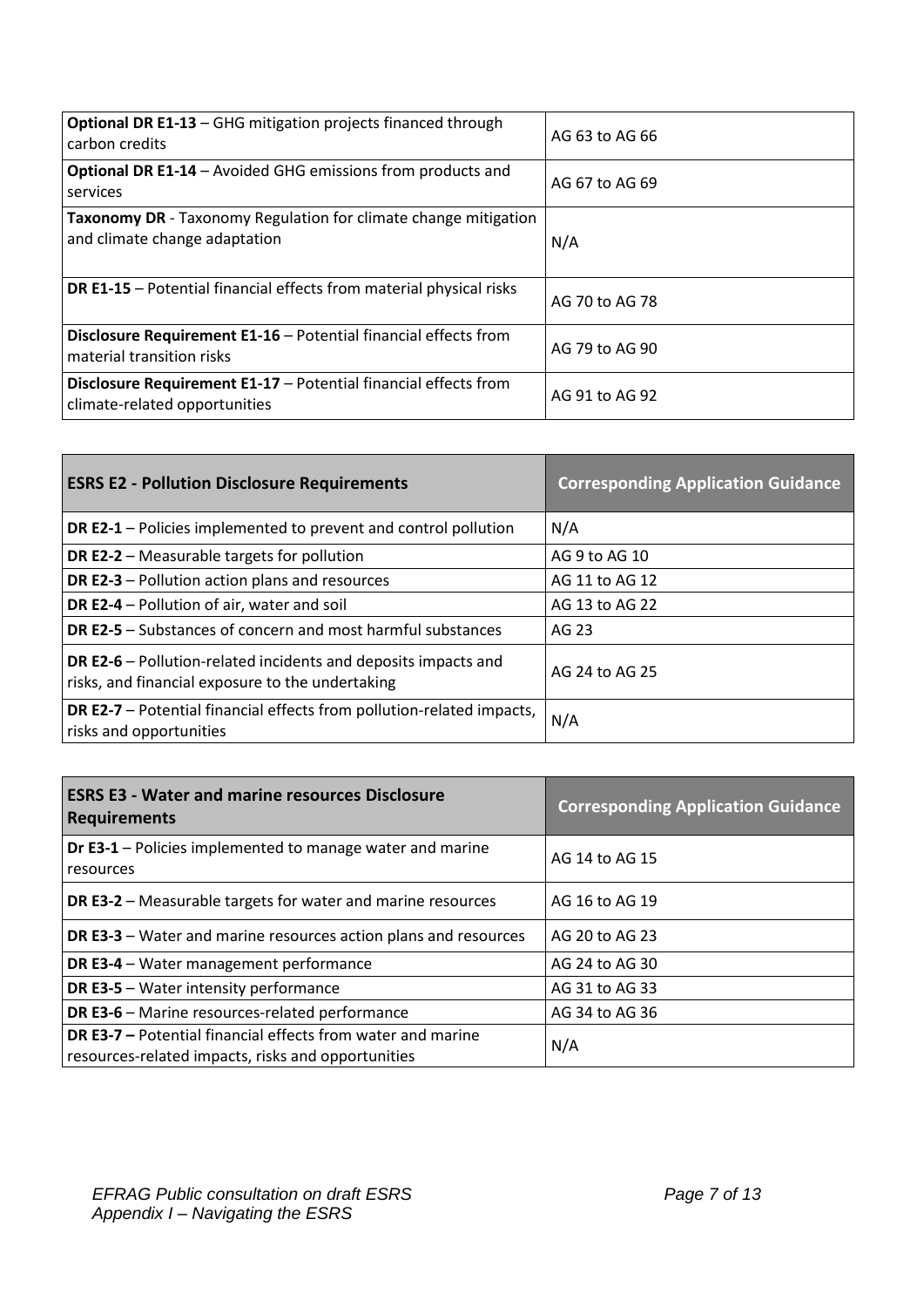| <b>ESRS E4 - Biodiversity and ecosystems Disclosure</b><br>Requirement                                                              | <b>Corresponding Application Guidance</b> |
|-------------------------------------------------------------------------------------------------------------------------------------|-------------------------------------------|
| <b>DR E4-1</b> – Transition plan in line with the targets of net zero loss by<br>2030, net gain from 2030 and full recovery by 2050 | AG 1 to AG 6                              |
| <b>DR E4-2</b> – policies implemented to manage biodiversity and<br>ecosystems                                                      | AG 31 to AG 34                            |
| <b>DR E4-3</b> – Measurable targets for biodiversity and ecosystems                                                                 | AG 35 to AG 41                            |
| <b>DR E4-4</b> - Biodiversity and ecosystems action plans                                                                           | AG 42 to AG 45                            |
| <b>DR E4-5 - Pressure metrics</b>                                                                                                   | AG 46 to AG 65                            |
| <b>DR E4-6 - Impact metrics</b>                                                                                                     | AG 66 to AG 72                            |
| <b>DR E4-7</b> – Response metrics                                                                                                   | AG 73 to AG 75                            |
| <b>DR E4-8</b> – Biodiversity-friendly consumption and production metrics                                                           | AG 76 to AG 77                            |
| <b>DR E4-9</b> - Biodiversity offsets                                                                                               | AG 78 to AG 84                            |
| DR E4-10 - Potential financial effects from biodiversity-related<br>impacts, risks and opportunities                                | N/A                                       |

| <b>ESRS E5 - Resource use and circular economy Disclosure</b><br><b>Requirements</b>                                            | <b>Corresponding Application Guidance</b> |
|---------------------------------------------------------------------------------------------------------------------------------|-------------------------------------------|
| <b>DR E5-1</b> – Policies implemented to manage resource use and<br>circular economy                                            | N/A                                       |
| <b>DR E5-2</b> – Measurable targets for resource use and circular<br>economy                                                    | AG 10 to AG 11                            |
| <b>DR E5-3</b> – Resource use and circular economy action plans                                                                 | AG 12 to AG 14                            |
| <b>DR E5-4</b> – Resources inflows                                                                                              | AG 15 to AG 23                            |
| <b>DR E5-5</b> – Resources outflows                                                                                             | AG 24 to AG 28                            |
| DR $E5-6$ – Waste                                                                                                               | AG 29 to AG 32                            |
| <b>DR E5-7</b> – Resource use optimisation                                                                                      | AG 33 to AG 36                            |
| <b>DR E5-8 - Circularity support</b>                                                                                            | AG 37 to AG 39                            |
| <b>DR E5-9 - Potential financial effects from resource use and circular</b><br>economy-related impacts, risks and opportunities | N/A                                       |

| <b>ESRS S1 - Own workforce Disclosure Requirements</b>                                                                                                 | <b>Corresponding Application Guidance</b> |
|--------------------------------------------------------------------------------------------------------------------------------------------------------|-------------------------------------------|
| <b>DR S1-1</b> – Policies related to own workforce                                                                                                     | AG 11 to AG 31                            |
| <b>DR S1-2</b> – Processes for engaging with own workers about impacts                                                                                 | AG 32 to AG 43                            |
| <b>DR S1-3-</b> Channels for own workers and workers' representatives to<br>raise concerns                                                             | AG 44 to AG 51                            |
| <b>DR S1-4-</b> Targets related to managing material negative impacts,<br>advancing positive impacts, and managing material risks and<br>opportunities | AG 52 to AG 59                            |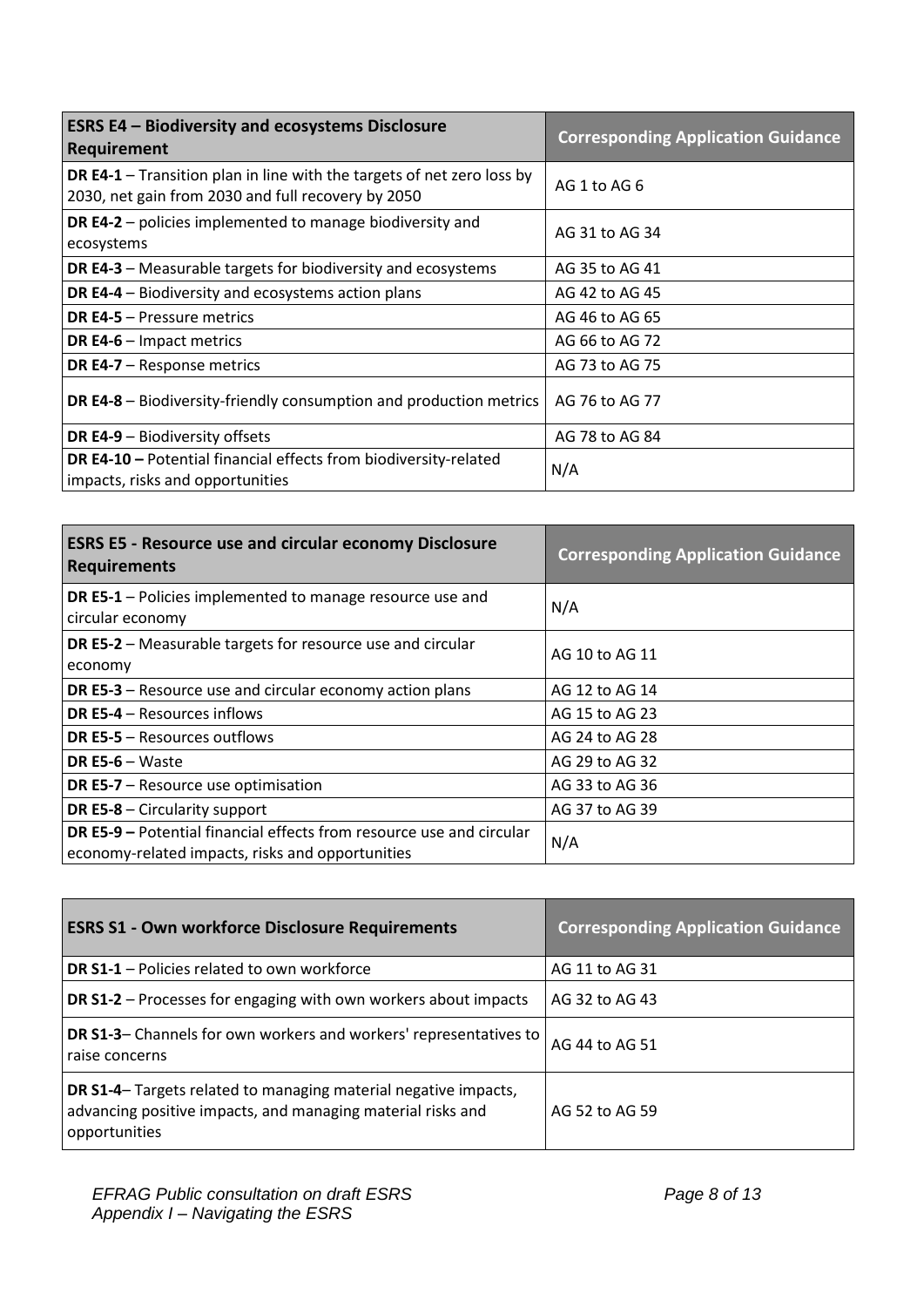| DR S1-5 - Taking action on material impacts on own workforce and<br>effectiveness of those actions                               | AG 60 to AG 81   |
|----------------------------------------------------------------------------------------------------------------------------------|------------------|
| DR S1-6 - Approaches to mitigating material risks and pursuing<br>material opportunities related to own workers                  | AG 82 to AG 86   |
| DR S1-7-Characteristics of the Undertaking's Employees                                                                           | AG 87 to AG 97   |
| DR S1-8-Characteristics of non-employee workers in the<br>undertaking's own workforce                                            | AG 98 to AG 107  |
| DR S1-9-Training and Skills Development indicators                                                                               | AG 108 to AG 111 |
| DR S1-10- Coverage of the health and safety management system                                                                    | AG 112 to AG 113 |
| DR S1-11- Performance of the health and safety management<br>system                                                              | AG 114 to AG 128 |
| DR S1-12- Working hours                                                                                                          | AG 129 to AG 132 |
| Disclosure Requirement S1-13 - Work-life balance indicators                                                                      | AG 133 to AG 138 |
| Disclosure Requirement S1-14 - Fair Remuneration                                                                                 | AG 139 to AG 143 |
| Disclosure Requirement S1-15 - Social security eligibility coverage                                                              | AG 144           |
| Disclosure Requirement S1-16 - Pay gap between women and men                                                                     | AG 145 to AG 147 |
| Disclosure Requirement S1-17 - Annual total compensation ratio                                                                   | AG 148 to AG 149 |
| Disclosure Requirement S1-18 - Discrimination incidents related to<br>equal opportunities                                        | AG 150           |
| Disclosure Requirement S1-19 - Employment of persons with<br>disabilities                                                        | AG 151           |
| Disclosure Requirement S1-20 - Differences in the provision of<br>benefits to employees with different employment contract types | AG 152 to AG 153 |
| Disclosure Requirement S1-21 - Grievances and complaints related<br>to other work-related rights                                 | AG 154           |
| Disclosure Requirement S1-22 - Collective bargaining coverage                                                                    | AG 155 to AG 159 |
| Disclosure Requirement S1-23 - Work stoppages                                                                                    | AG 160 to AG 163 |
| Disclosure Requirement S1-24 - Social dialogue                                                                                   | AG 164 to AG 166 |
| Disclosure Requirement S1-25 - Identified cases of severe human<br>rights issues and incidents                                   | AG 167           |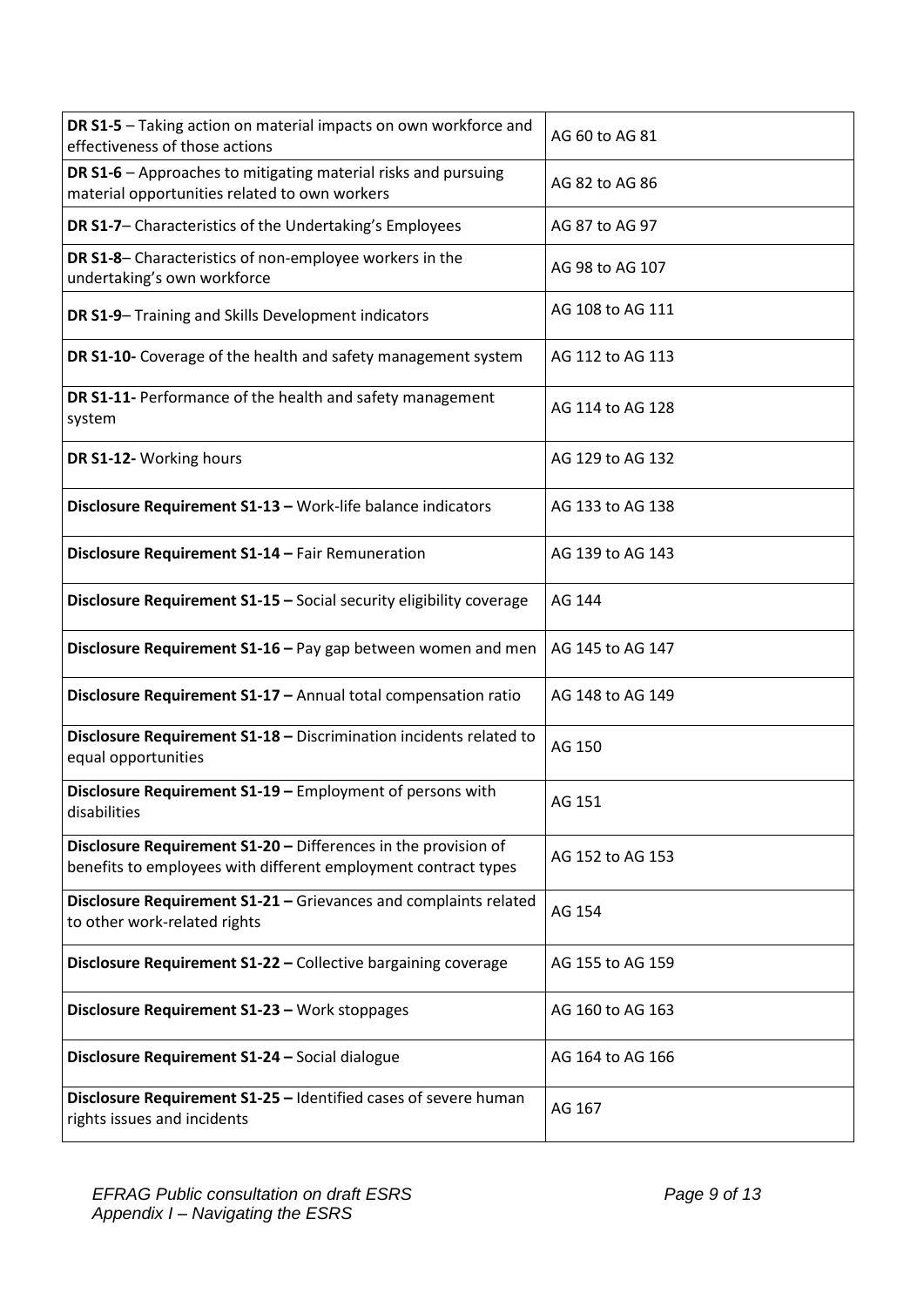| Disclosure Rrequirement S1-26 - Privacy at work | AG 168 to AG 173 |
|-------------------------------------------------|------------------|
|                                                 |                  |

| <b>ESRS S2 - Workers in the value chain Disclosure</b><br><b>Requirements</b>                                                                    | <b>Corresponding Application Guidance</b> |
|--------------------------------------------------------------------------------------------------------------------------------------------------|-------------------------------------------|
| DR S2-1 – Policies related to value chain workers                                                                                                | AG 14 to AG 27                            |
| DR S2-2 – Processes for engaging with value chain workers about<br>impacts                                                                       | AG 28 to AG 35                            |
| DR S2-3 – Channels for value chain workers to raise concerns                                                                                     | AG 36 to AG 41                            |
| DR S2-4 – Targets related to managing material negative impacts,<br>advancing positive impacts, and managing material risks and<br>opportunities | AG 42 to AG 49                            |
| DR S2-5 – Taking action on material impacts on value chain workers<br>and effectiveness of those actions                                         | AG 50 to AG 65                            |
| DR S2-6 – Approaches to mitigating material risks and pursuing<br>material opportunities related to value chain workers                          | AG 66 to AG 70                            |

| <b>ESRS S3 - Affected communities Disclosure Requirements</b>                                                                                    | <b>Corresponding Application Guidance</b> |
|--------------------------------------------------------------------------------------------------------------------------------------------------|-------------------------------------------|
| <b>DR S3-1</b> – Policies related to affected communities                                                                                        | AG 13 to AG 25                            |
| <b>DR S3-2</b> – Processes for engaging with affected communities about<br>impacts                                                               | AG 26 to AG 32                            |
| <b>DR S3-3</b> – Channels for affected communities to raise concerns                                                                             | AG 33 to AG 38                            |
| DR S3-4 - Targets related to managing material negative impacts,<br>advancing positive impacts, and managing material risks and<br>opportunities | AG 39 to AG 45                            |
| <b>DR S3-5</b> – Taking action on material impacts on affected<br>communities and effectiveness of those actions                                 | AG 46 to AG 61                            |
| <b>DR S3-6</b> – Approaches to mitigating material risks and pursuing<br>material opportunities related to affected communities                  | AG 62 to AG 66                            |

| <b>ESRS S4 - Consumers and end-users Disclosure Requirements</b>                                                                                        | <b>Corresponding Application Guidance</b> |
|---------------------------------------------------------------------------------------------------------------------------------------------------------|-------------------------------------------|
| <b>DR S4-1</b> – Policies related to consumers and end-users                                                                                            | AG 13 to AG 23                            |
| DR S4-2 - Processes for engaging with consumers and end-users<br>about impacts                                                                          | AG 24 to AG 30                            |
| <b>DR S4-3</b> – Channels for consumers and end-users to raise concerns                                                                                 | AG 31 to AG 36                            |
| <b>DR S4-4</b> – Targets related to managing material negative impacts,<br>advancing positive impacts, and managing material risks and<br>opportunities | AG 37 to AG 43                            |

man and

۰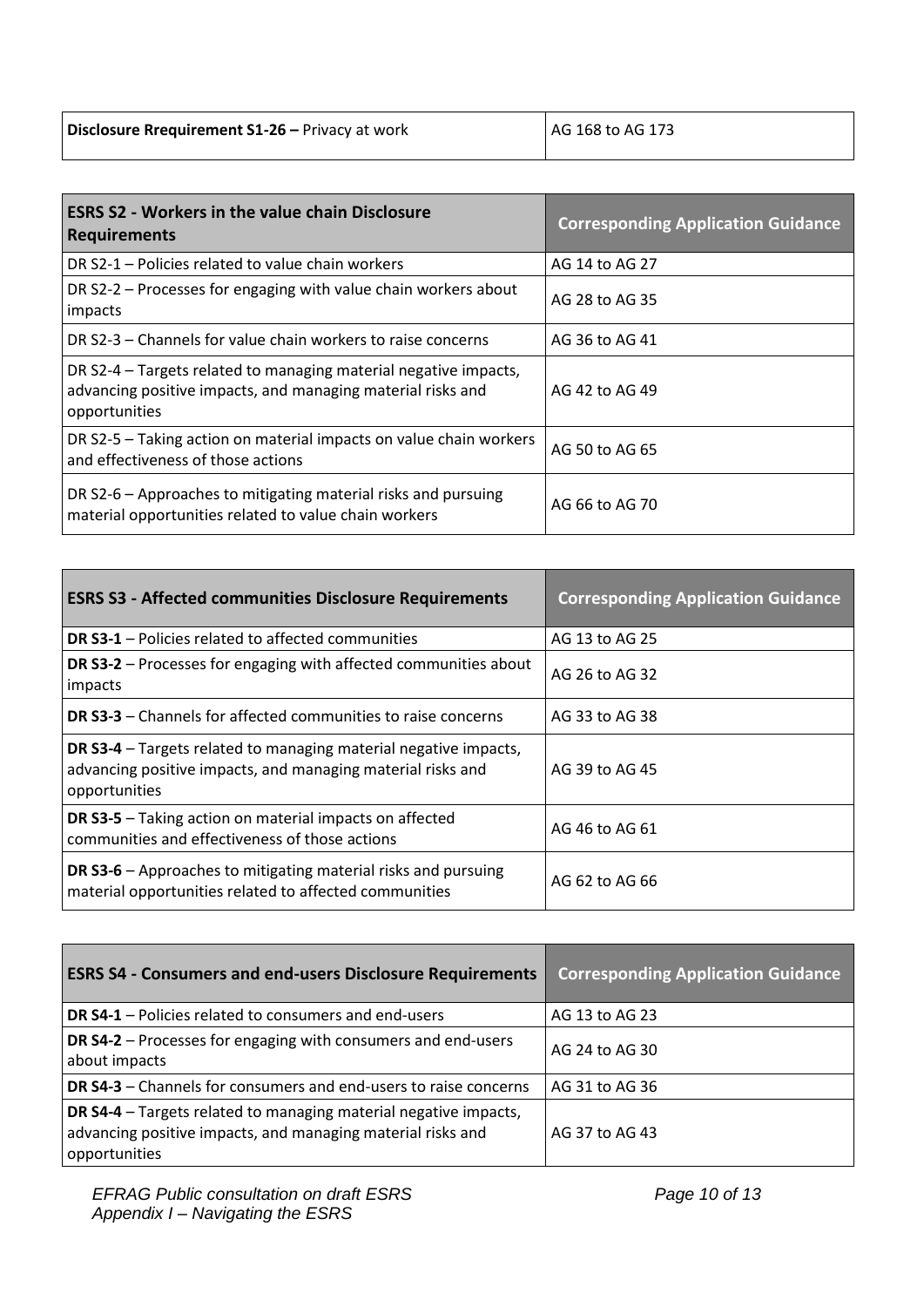| <b>DR S4-5</b> – Taking action on material impacts on consumers and end- $\vert$ AG 44 to AG 59<br>users and effectiveness of those actions |                |
|---------------------------------------------------------------------------------------------------------------------------------------------|----------------|
| <b>DR S4-6</b> – Approaches to mitigating material risks and pursuing                                                                       | AG 60 to AG 64 |
| material opportunities related to consumers and end-users                                                                                   |                |

| <b>ESR G1 - Governance, risk management and internal control</b><br><b>Disclosure Requirements</b> | <b>Corresponding Application Guidance</b> |
|----------------------------------------------------------------------------------------------------|-------------------------------------------|
| <b>DR G1-1</b> - Governance structure and composition                                              | AG 1 to AG 10                             |
| DR G1-2 – Corporate governance code or policy                                                      | AG 11                                     |
| <b>DR G1-3</b> - Nomination process                                                                | AG 12                                     |
| DR G1-4 - Diversity policy                                                                         | AG 13                                     |
| <b>DR G1-5</b> - Evaluation process                                                                | N/A                                       |
| <b>DR G1-6 - Remuneration policy</b>                                                               | AG 14                                     |
| DR G1-7 - Risk management processes                                                                | AG 15 to AG 20                            |
| DR G1-8 - Internal control processes                                                               | AG 21 to AG 23                            |
| <b>DR G1-9</b> – Composition of the administrative, management and<br>supervisory bodies           | AG 23 to AG 26                            |
| DR G1-10 - Meetings and attendance rate                                                            | N/A                                       |

| <b>ESRS G2 - Business conduct Disclosure Requirements</b>            | <b>Corresponding Application Guidance</b> |
|----------------------------------------------------------------------|-------------------------------------------|
| <b>DR G2-1 - Business conduct culture</b>                            | AG 1 to AG 2                              |
| <b>DR G2-2</b> – Policies and targets on business conduct            | AG 5 to AG 9                              |
| <b>DR G2-3</b> – Prevention and detection of corruption and bribery  | N/A                                       |
| <b>DR G2-4</b> – Anti-competitive behaviour prevention and detection | AG 10                                     |
| <b>DR G2-5</b> – Anti-corruption and anti-bribery training           | AG 11 to AG 13                            |
| DR G2-6 - Corruption or bribery events                               | AG 14                                     |
| DR G2-7 - Anti-competitive behaviour events                          | N/A                                       |
| DR G2-8 - Beneficial ownership                                       | AG 15                                     |
| DR G2-9 - Political engagement and lobbying activities               | AG 16 to AG 23                            |
| DR G2-10 - Payment practices                                         | AG 24 to AG 25                            |

# **Table 4 - Reconciliation between Working Papers and ESRS Exposure Drafts**

| <b>Working Papers</b>                          |                   |            | <b>ESRS Exposure Drafts</b>                                                   |
|------------------------------------------------|-------------------|------------|-------------------------------------------------------------------------------|
| <b>WP ESRS 1 - General Principles</b>          | <b>ESRS</b>       | DR number  | DR name                                                                       |
| DR 1 - General characteristics                 | ESRS 2            | DR 2-GR 1  | General characteristics of the sustainability<br>reporting of the undertaking |
| DR 2 - Overview of strategy and business model | ESRS 2            | DR 2-SBM 1 | Overview of strategy and business model                                       |
| DR 3 - Sectors of activity                     | ESRS 2            | DR 2-GR 2  | Sectors of activity                                                           |
| DR 4 - Key features of the value chain         | ESRS <sub>2</sub> | DR 2-GR 3  | Key features of the value chain                                               |

*EFRAG Public consultation on draft ESRS Appendix I – Navigating the ESRS*

*Page 11 of 13*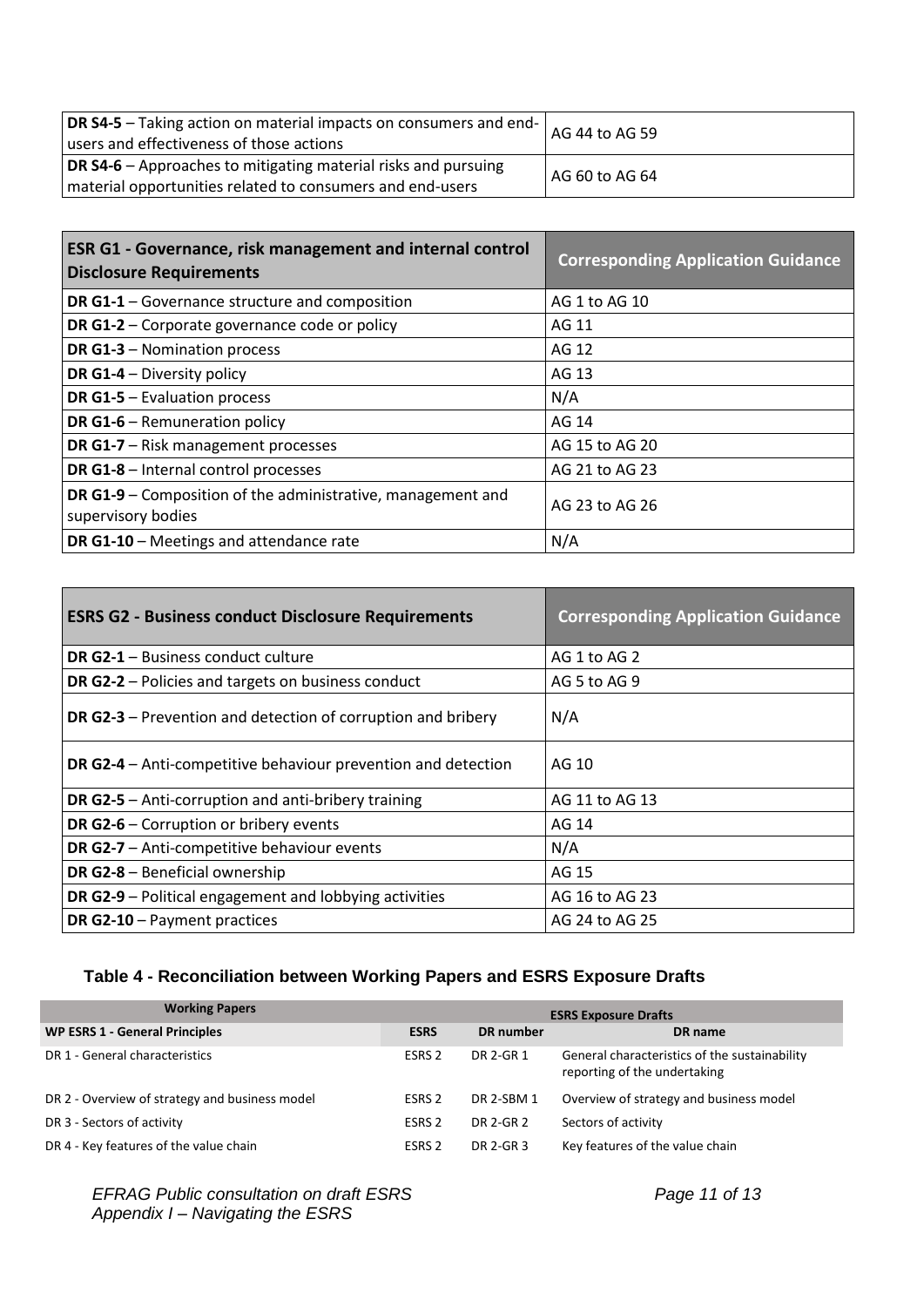| DR 5 - Key drivers of the value creation                                                                                                                                                                           | ESRS <sub>2</sub> | DR 2-GR 4         | Key drivers of the value creation                                                                                                                                                                              |
|--------------------------------------------------------------------------------------------------------------------------------------------------------------------------------------------------------------------|-------------------|-------------------|----------------------------------------------------------------------------------------------------------------------------------------------------------------------------------------------------------------|
| DR 6 - General statement of compliance                                                                                                                                                                             | ESRS <sub>2</sub> | DR 2- GR 10       | General statement of compliance                                                                                                                                                                                |
| <b>WP ESRS 2</b>                                                                                                                                                                                                   | <b>ESRS</b>       | DR number         | DR name                                                                                                                                                                                                        |
| DR 1 - Overview of strategy and business model                                                                                                                                                                     | ESRS <sub>2</sub> | DR 2-SBM 1        | Overview of strategy and business model                                                                                                                                                                        |
| DR 2 - Sectors of activity                                                                                                                                                                                         | ESRS <sub>2</sub> | DR 2-GR 2         | Sectors of activity                                                                                                                                                                                            |
| DR 3 - Products and services, markets                                                                                                                                                                              | Deleted           | Deleted           |                                                                                                                                                                                                                |
| DR 4 - Key features of the value chain                                                                                                                                                                             | ESRS 2            | <b>DR 2-GR 3</b>  | Key features of the value chain                                                                                                                                                                                |
| DR 5 - Key drivers of value creation                                                                                                                                                                               | ESRS <sub>2</sub> | <b>DR 2-GR 4</b>  | Key drivers of the value creation                                                                                                                                                                              |
| DR 6 - Interests of stakeholders                                                                                                                                                                                   | ESRS <sub>2</sub> | DR 2-SBM 2        | Views, interests and expectations of<br>stakeholders                                                                                                                                                           |
| DR 7 - Impacts related to sustainability matters                                                                                                                                                                   | ESRS 2            | DR 2-SBM 3        | Impacts related to sustainability matters                                                                                                                                                                      |
| DR 8 - Risks and opportunities related to sustainability<br>matters                                                                                                                                                | ESRS 2            | DR 2-SBM 4        | Risks and opportunities related to sustainability<br>matters                                                                                                                                                   |
| <b>WP ESRS 3</b>                                                                                                                                                                                                   | <b>ESRS</b>       | DR number         | DR name                                                                                                                                                                                                        |
| DR 1 - Roles and responsibilities of governance bodies                                                                                                                                                             | ESRS <sub>2</sub> | DR 2-GOV 1        | Roles and responsibilities of the administrative,<br>management and supervisory bodies                                                                                                                         |
| DR 2 - Information of governance bodies about<br>sustainability matters                                                                                                                                            | ESRS <sub>2</sub> | DR 2-GOV 2        | Information of administrative, management and<br>supervisory bodies about sustainability matters                                                                                                               |
| DR 3 - Sustainability matters addressed by the<br>undertaking's governance bodies                                                                                                                                  | ESRS <sub>2</sub> | DR 2-GOV 3        | Sustainability matters addressed by the<br>undertaking's administrative, management and<br>supervisory bodies                                                                                                  |
| DR 4 - Integration of sustainability strategies and                                                                                                                                                                | ESRS <sub>2</sub> | DR 2-GOV 4        | Integration of sustainability strategies and                                                                                                                                                                   |
| performance in compensation schemes                                                                                                                                                                                |                   |                   | performance in incentive schemes                                                                                                                                                                               |
| <b>WP ESRS 4</b>                                                                                                                                                                                                   | <b>ESRS</b>       | DR number         | DR name                                                                                                                                                                                                        |
| DR 1 - Description of the processes to identify material<br>sustainability impacts, risks and opportunities                                                                                                        | ESRS <sub>2</sub> | <b>DR 2-IRO 1</b> | Description of the processes to identify material<br>sustainability impacts, risks and opportunities                                                                                                           |
| DR 2 - Outcome of the undertaking's assessment on<br>material sustainability impacts, risks and opportunities as<br>identified by reference to and in compliance with sector-<br>agnostic and sector-specific ESRS | ESRS <sub>2</sub> | <b>DR 2-IRO 2</b> | Outcome of the undertaking's assessment on<br>material sustainability impacts, risks and<br>opportunities as identified by reference to and<br>in compliance with sector-agnostic and sector-<br>specific ESRS |
| DR 3 - Outcome of the undertaking's assessment of<br>material sustainability impacts, risks and opportunities<br>that are not covered by an ESRS (entity-specific level)                                           | ESRS <sub>2</sub> | <b>DR 2-IRO 3</b> | Outcome of the undertaking's assessment of<br>material sustainability impacts, risks and<br>opportunities that are not covered by an ESRS                                                                      |
| DR 4 - characteristics of quality of entity-specific<br>disclosures                                                                                                                                                | Deleted           | Deleted           | (entity-specific level)                                                                                                                                                                                        |
| <b>ESRS 5</b>                                                                                                                                                                                                      | <b>ESRS</b>       | DR number         | DR name                                                                                                                                                                                                        |
| Dref 1 - Policies implemented to manage material<br>sustainability matters                                                                                                                                         | ESRS 1            | DP 1-1            | Policies implemented to manage material<br>sustainability matters                                                                                                                                              |
| Dref 2 - Measurable targets in relation to policies and<br>progress against those targets                                                                                                                          | ESRS 1            | DP 1-2            | Measurable targets in relation to policies and<br>progress against those targets                                                                                                                               |